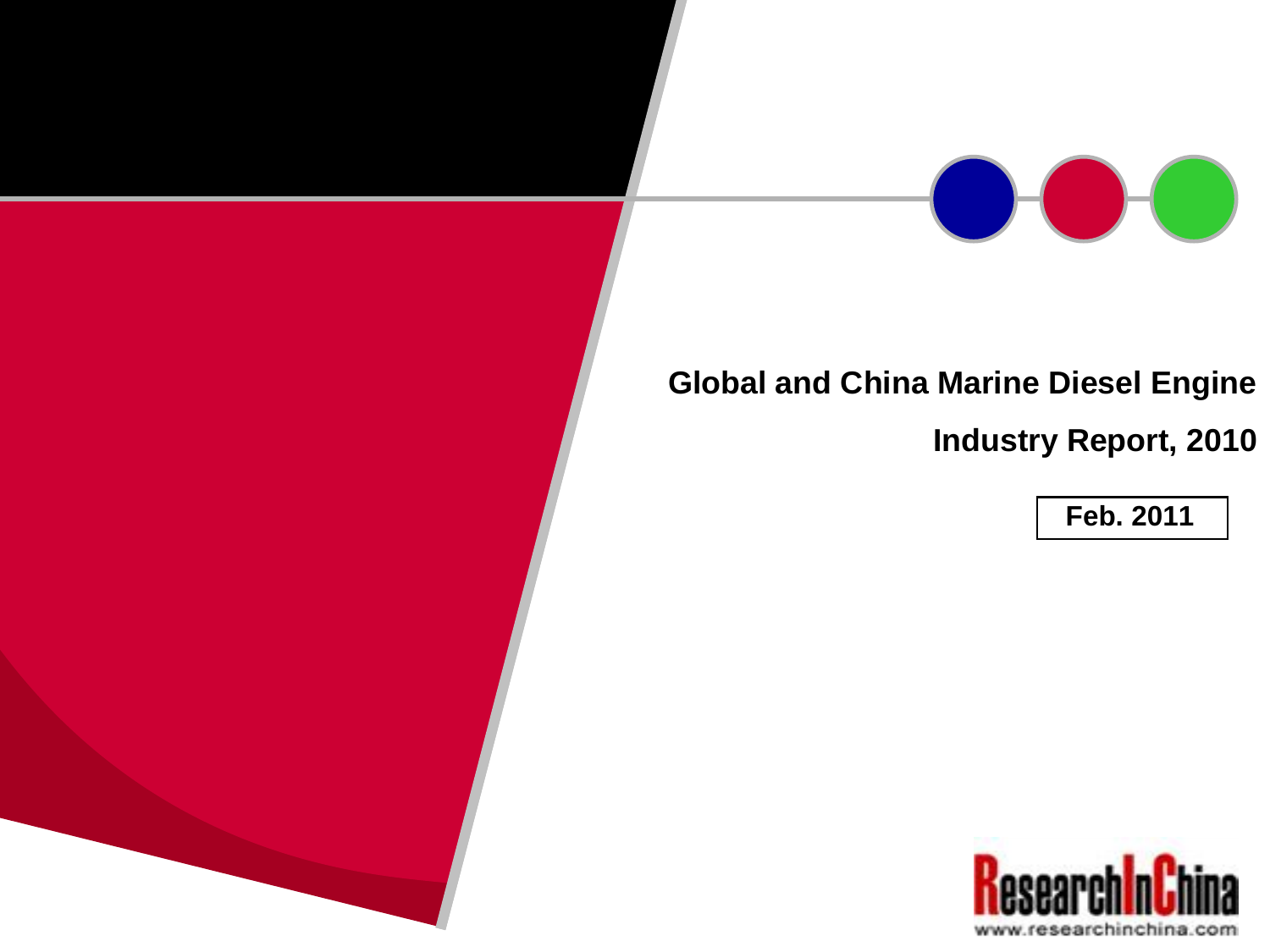The Vertical Portal for China Business Intelligence

### *This report*

- **Analyzes the status quo and development of the global and China's marine diesel engine industry.**
- **Focuses on the market segments of marine diesel engine ,such as Supply & Demand and import & export , also low-speed marine diesel engine and mediumspeed marine diesel engine.**
- **Highlights the operation and development of major enterprises in marine diesel engine industry in worldwide and china.**

Please visit our website to order this report and find more information about other titles at **www.researchinchina.com**

### **Related Products**

Global and China Micro Motor Industry Report, 2010

Global and China Ocean Engineering Equipment Industry Report, 2010

Global and China Bearing Industry Report, 2009- 2010

Global and China Machine Tool Industry Report, 2009-2010

China High Voltage Switchgear Industry Report, 2009-2010

Global and China Agricultural Machinery Industry Report, 2009-2010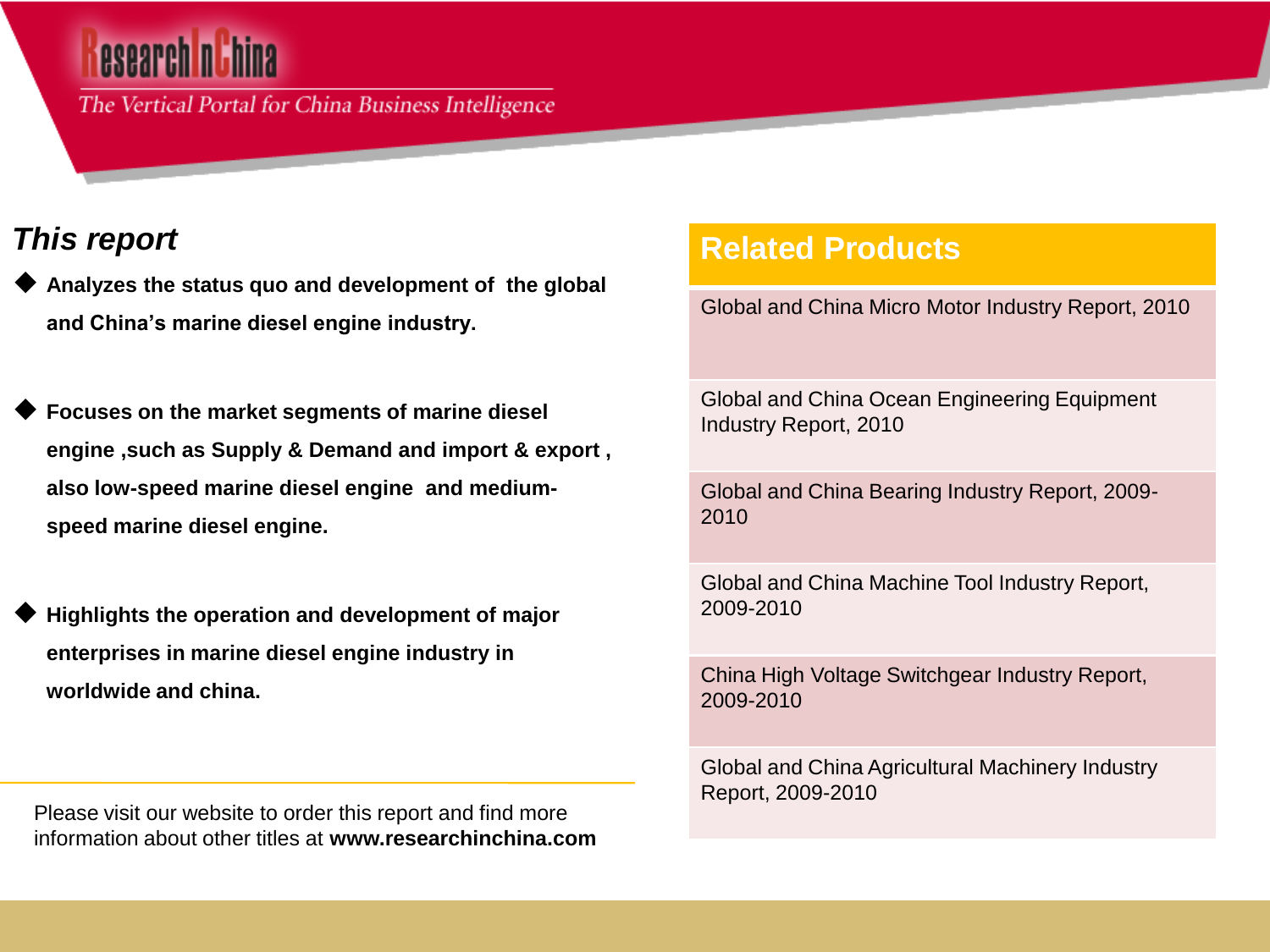## esearch n

The Vertical Portal for China Business Intelligence

### **Abstract**

Thanks to the fast development of shipbuilding industry, recent years have seen stable advancement of marine diesel engine industry. As of 2009, the global market scale of marine diesel engine industry had hit 55.5 million horsepower (equivalent to USD 12 billion). In 2010, the shipbuilding completion worldwide reached 146 million deadweight tonnages, and the minimum market scale of global marine diesel engine industry of the year surpassed 60 million horsepower according to a ratio of 2.2:1.

With the marine diesel engine industry becoming more and more mature in the world, South Korea, Japan and China have been coming to the fore. Thus far, South Korea has become the world's largest low-speed marine diesel engine producer, with 57% share in the global market. As for Japan, it has taken a leading position in the medium-speed marine diesel engine market, with 10% market share. When it comes to China, the improving shipbuilding

capacities and the widening gap between demand and supply in the marine diesel market makes it possible to become the most important marine diesel market in the world.

This report highlights the supply & demand, import & export, market segments and key enterprises in China's marine diesel engine market while shedding light on the current status and competition pattern of the global marine diesel engine industry.

China's burgeoning growth in shipbuilding industry has stimulated the high-speed development of marine diesel engine market, with the output and apparent consumption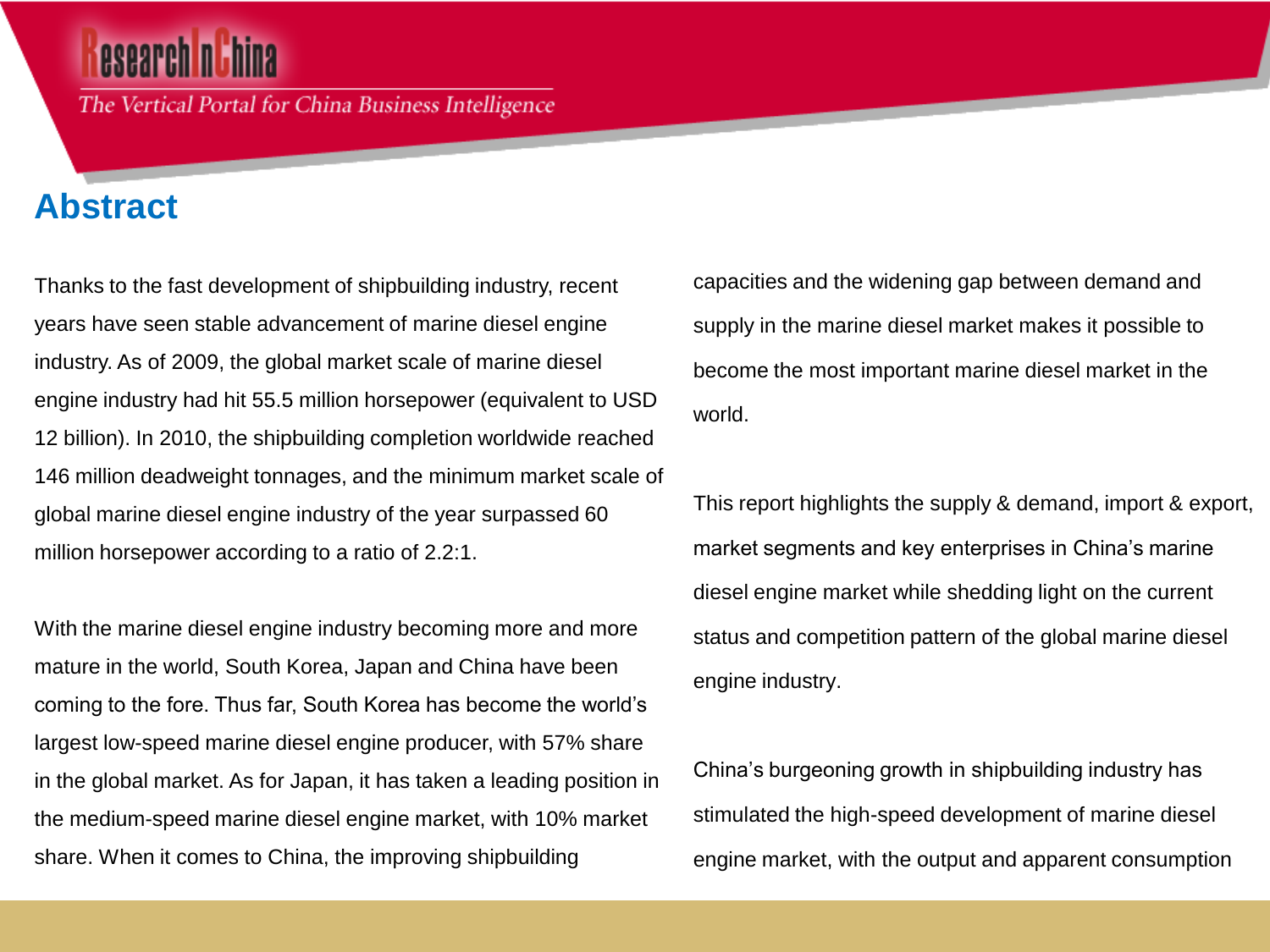## esearch n

The Vertical Portal for China Business Intelligence

growing by around 30%. The same is true of import demand. For example, China imported marine diesel engines from more than 20 countries including South Korea, Japan, Germany and Finland worth USD 2.33 billion cumulatively in the first eleven months of 2010, exceeding the total import value in 2008.

Meanwhile, the scale of Chinese marine diesel engine manufacturers is expanding, and the number of manufacturers has increased from several in 2005 to over 20, represented by low-speed marine diesel engine heavyweights such as HU DONG HEAVY MACHINERY, DALIAN MARINE DIESEL, YICHANG MARINE DIESEL ENGINE and CSSC-MES DIESEL, and medium-speed marine diesel engine giants like ZHENJIANG CME, SHAANXI DIESEL ENGINE HEAVY INDUSTRY, ANQING CSSC MARINE DIESEL and WEICHAI HEAVY MACHINERY.

Since low-speed marine diesel engine has higher technical requirements, its manufacturing in China is only concentrated in a few enterprises. HU DONG HEAVY MACHINERY, DALIAN MARINE DIESEL, YICHANG MARINE DIESEL ENGINE and CSSC-MES DIESEL occupied 93.6% of China's low-speed marine diesel engine market in 2009.

### **Output and Output Proportion of Key Low-Speed Marine Diesel Engine Enterprises in China, 2009**

| Enterprise                               | Output of Low-Speed Marine Diesel Engines |           | <b>Output Proportion</b> |
|------------------------------------------|-------------------------------------------|-----------|--------------------------|
|                                          | Unit                                      | 10,000 KW | by Power                 |
| <b>HU DONG HEAVY</b><br><b>MACHINERY</b> | 87                                        | 110.5     | 30.0%                    |
| <b>DALIAN MARINE DIESEL</b>              | 72                                        | 96.0      | 26.0%                    |
| YICHANG MARINE DIESEL<br><b>ENGINE</b>   | 52                                        | 36.4      | 9.9%                     |
| <b>CSSC-MES DIESEL</b>                   | 32                                        | 102.2     | 27.7%                    |
| Others                                   | 35                                        | 23.9      | 6.4%                     |
| Total                                    | 278                                       | 369.0     | 100.0%                   |

Source: China Shipping Statistics Yearbook; ResearchInChina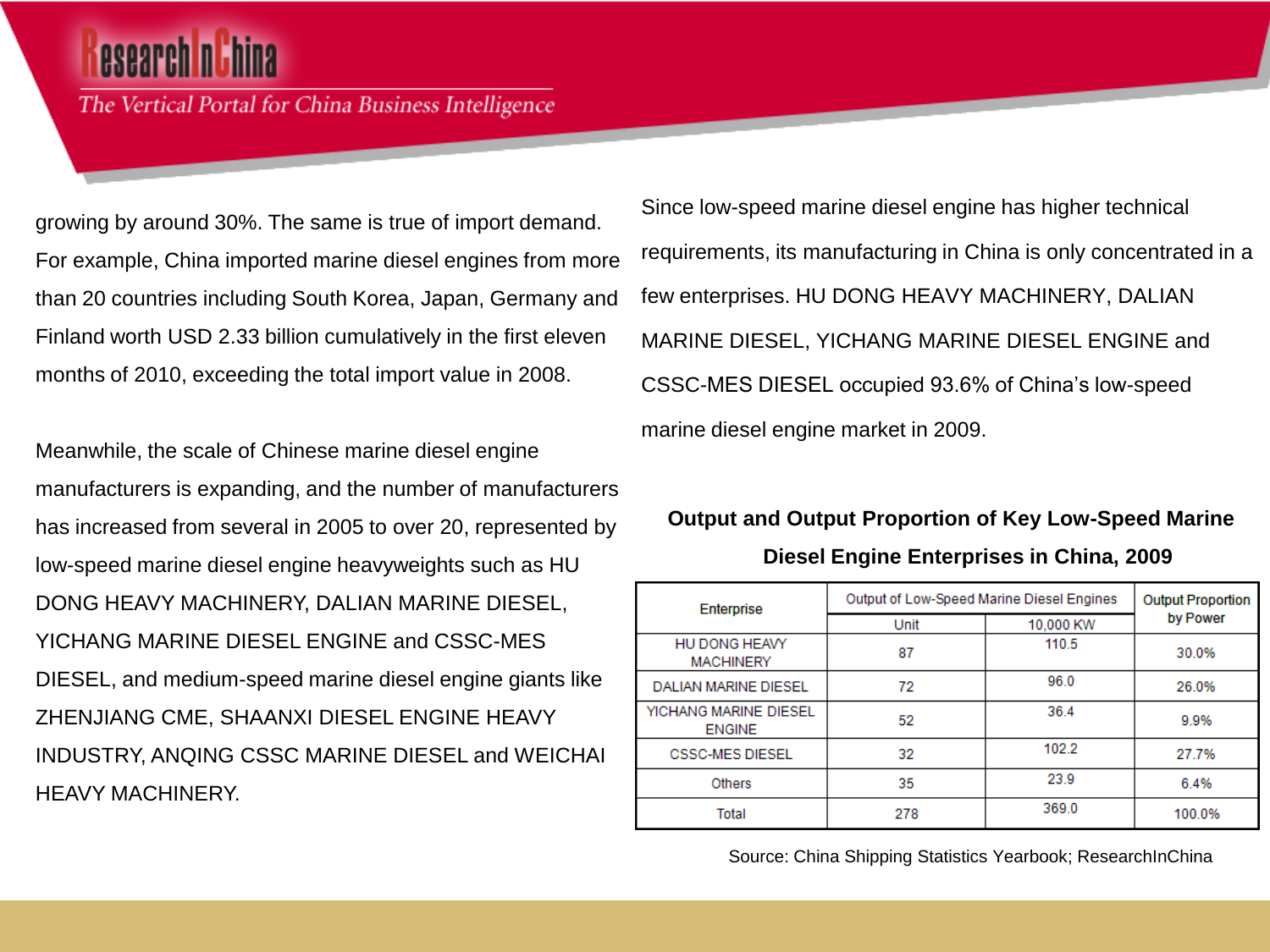## **esearch**

The Vertical Portal for China Business Intelligence

By contrast, due to lower technical threshold, there are many more medium-speed marine diesel engine manufacturers in China, including ZHENJIANG CME, SHAANXI DIESEL ENGINE HEAVY INDUSTRY, ANQING CSSC MARINE DIESEL, WEICHAI HEAVY MACHINERY, SHANGHAI DIESEL ENGINE, GUANGZHOU DIESEL ENGINE, HENAN DIESEL ENGINE INDUSTRY, JIANGSU ANTAI POWER MACHINERY and ZIBO DIESEL ENGINE. Among these, ZHENJIANG CME has long been in the leading position, with the output of medium-speed marine diesel engines in 2007 and 2008 breaking 300 units and 450 units respectively. And in 2009 when encountered flagging economy worldwide, ZHENJIANG CME still delivered 430 units. In particular, the delivery jumped to 600-odd units in 2010.

In addition, this report focuses on four global leading marine diesel engine manufacturers, including MAN Group, W?rtsil?, Caterpillar and Hyundai Heavy Industries, and analyzes the production, operation, R & D and development strategy of 12 homegrown marine diesel engine enterprises at length.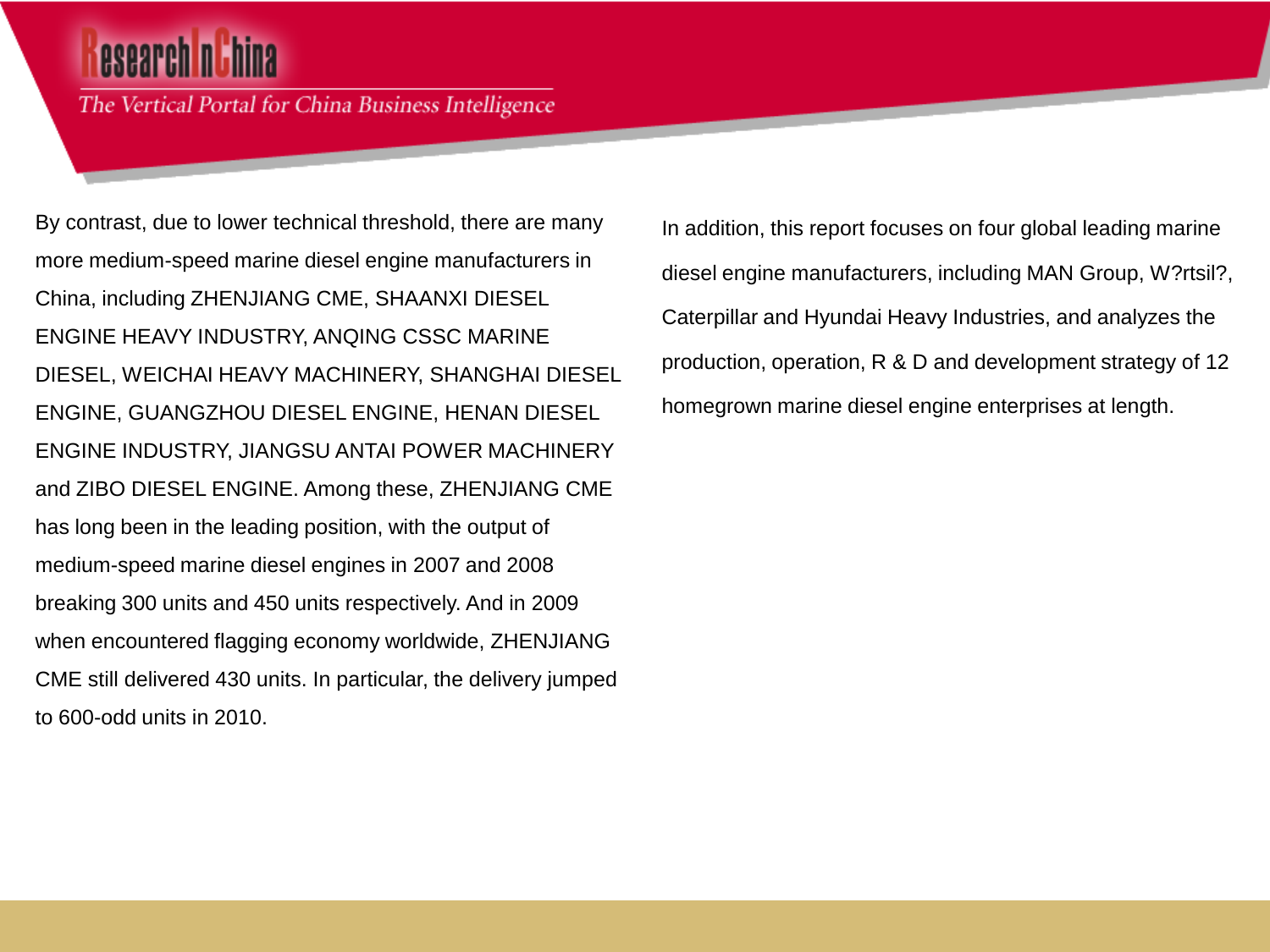# **esearch n'hina**

#### The Vertical Portal for China Business Intelligence

## *Table of contents*

#### **1. Overview**

- 1.1 Definition 1.2 Classification & Features 1.2.1 Classification
- 1.2.2 Features

#### **2. Global Marine Diesel Engine Market**

- 2.1 Market Scale
- 2.2 Market Pattern
- 2.3 Business Pattern

#### **3. Development Environment in China**

3.1 Industry Environment 3.2 Policy Environment

#### **4. China's Marine Diesel Engine Market**

4.1 Supply & Demand 4.2 Import & Export 4.2.1 Export 4.2.2 Import 4.3 Competition Pattern 4.3.1 Regional Pattern 4.3.2 Business Pattern

#### **5. Market Segments in China**

5.1 Low-Speed Marine Diesel Engine 5.1.1 Current Development 5.1.2 Key Enterprises

5.2 Medium-Speed Marine Diesel Engine 5.2.1 Current Development 5.2.2 Key Enterprises

#### **6. Key Enterprises Worldwide** 6.1 MAN GROUP

6.1.1 Profile 6.1.2 Operation 6.1.3 Development in China 6.2 W?RTSIL? 6.2.1 Profile 6.2.2 Operation 6.2.3 Development in China 6.3 CATERPILLAR 6.3.1 Profile 6.3.2 Operation 6.3.3 Development in China 6.4 HYUNDAI HEAVY INDUSTRIES 6.4.1 Profile 6.4.2 Operation 6.4.3 Development in China

#### **7. Key Enterprises in China** 7.1 HU DONG HEAVY MACHINERY CO., LTD 7.1.1 Profile 7.1.2 Operation 7.1.3 R & D Capability

7.2 DALIAN MARINE DIESEL CO., LTD 7.2.1 Profile 7.2.2 Operation 7.2.3 R & D Capability 7.3 YICHANG MARINE DIESEL ENGINE CO., LTD 7.3.1 Profile 7.3.2 Operation 7.3.3 R & D Capability 7.4 WEICHAI HEAVY MACHINERY CO., LTD 7.4.1 Profile 7.4.2 Operation 7.4.3 Key Projects 7.5 CSSC-MES DIESEL CO., LTD 7.5.1 Profile 7.5.2 Operation 7.6 ZHENJIANG CME CO., LTD 7.6.1 Profile 7.6.2 Operation 7.7 SHAANXI DIESEL ENGINE HEAVY INDUSTRY CO., LTD 7.7.1 Profile 7.7.2 Operation 7.7.3 Development Strategy 7.8 JIANGSU ANTAI POWER MACHINERY CO., LTD 7.8.1 Profile 7.8.2 Operation 7.9 ZIBO DIESEL ENGINE PARENT COMPANY 7.9.1 Profile 7.9.2 Operation 7.9.3 R & D Capability 7.10 ANQING CSSC MARINE DIESEL CO., LTD 7.11 HENAN DIESEL ENGINE INDUSTRY CO., LTD 7.12 SHANGHAI XINZHONG POWER MACHINE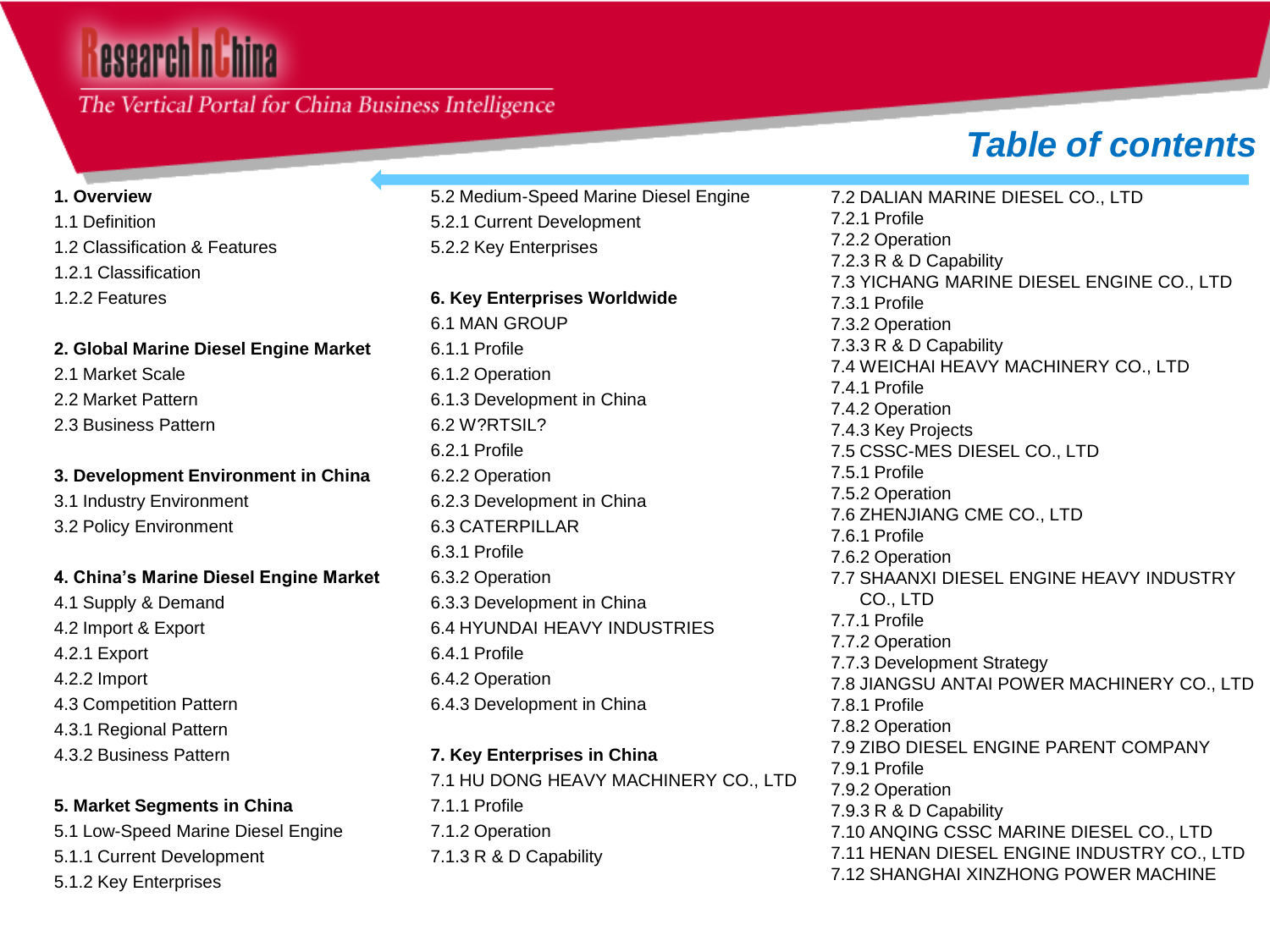# esearch nuhina

#### The Vertical Portal for China Business Intelligence

### *Selected Charts*

- Classification of Marine Diesel Engines
- Market Scale of Marine Diesel Engine by Power, 2005-2011
- Market Scale of Marine Diesel Engine by Revenue, 2005-2011
- Market Scale of Low-Speed Marine Diesel Engine Worldwide, 2005-2011
- Revenue Distribution of Marine Diesel Engine Market by Country, 2009
- Competition Pattern of Low-Speed Marine Diesel Engine Manufacturers Worldwide, 2009
- Competition Pattern of Medium-Speed Marine Diesel Engine Manufacturers Worldwide, 2009
- Countries and Marine Diesel Engine Manufacturers Get Permitted in Asia
- Shipbuilding Completion Volume and Output of Marine Diesel Engines in China, 2007-2009
- Output of Low- and Medium-Speed Marine Diesel Engines, 2007-2009
- Export Volume and Value of Marine Diesel Engines in China, 2008-2010
- Import Volume and Value of Marine Diesel Engines in China, 2008-2010
- Top 10 Provinces and Municipalities of Marine Diesel Engines by Import Value in China, Jan.-Nov. 2010
- Major Countries of Origin and Import Value/Volume of Marine Diesel Engine in China, Jan.-Nov. 2010
- Shipbuilding & Marine Diesel Engine Capacity in Major Areas of China, 2011-2015
- Output and Output proportion of Key Low-speed Marine Diesel Engine Manufacturers in China, 2009
- Output and Output proportion of Key Medium-speed Marine Diesel Engine Manufacturers in China, 2009
- Low-Speed Marine Diesel Engine Manufacturers and Products in China
- Medium-Speed Marine Diesel Engine Manufacturers of China and Relevant Information
- Operating Income and Net Income of MAN, 2007-2010
- Marine Diesel Engine Order Value and Operating Income of MAN, 2007-2009
- Order Value and Operating Income of W?RTSIL?, 2005-2010
- Order Value and Operating Income of W?RTSIL? by Business, 2009-2010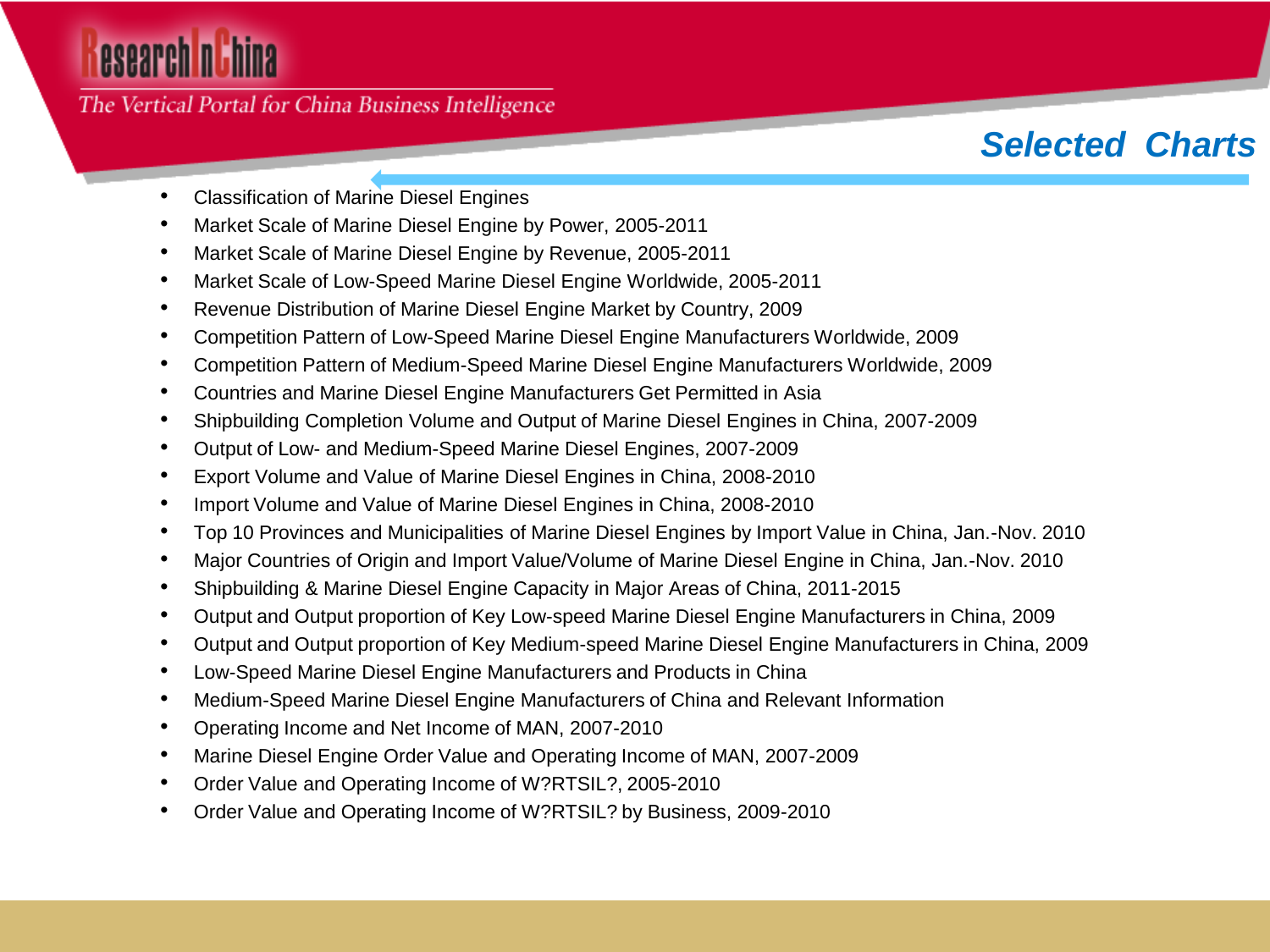# esearch nuhina

The Vertical Portal for China Business Intelligence

### *Selected Charts*

- Major Economic Indicators of Qingdao Qiyao W?rtsil? MHI Linshan Marine Diesel, 2008-2009
- Sales Revenue of Caterpillar by Business, 2005-2010
- Sales Value of Hyundai Heavy Industries, 2007-2010
- Sales Value and New Orders of Engine & Machinery Business Division of Hyundai Heavy Industries, 2007-2010
- Marine Diesel Engine Output of HU DONG HEAVY MACHINERY, 2000-2009
- Operating Income and Total Profit of HU DONG HEAVY MACHINERY, 2006-2009
- Marine Diesel Engine Output of DALIAN MARINE DIESEL, 2007-2010
- Sales Revenue and Total Profit of DALIAN MARINE DIESEL, 2007-2009
- Major Economic Indicators of YICHANG MARINE DIESEL ENGINE, 2007-2009
- Operating Income and Net Income of WEICHAI HEAVY MACHINERY, 2007-2010
- Delivery of the First Diesel Engine Made by CSSC-MES DIESEL, 2007-2009
- Operating Income and Total Profit of ZHENJIANG CME, 2006-2009
- Major Economic Indicators of SHAANXI DIESEL ENGINE HEAVY INDUSTRY, 2007-2009
- Operating Income and Total Profit of ZIBO DIESEL ENGINE PARENT COMPANY, 2005-2008